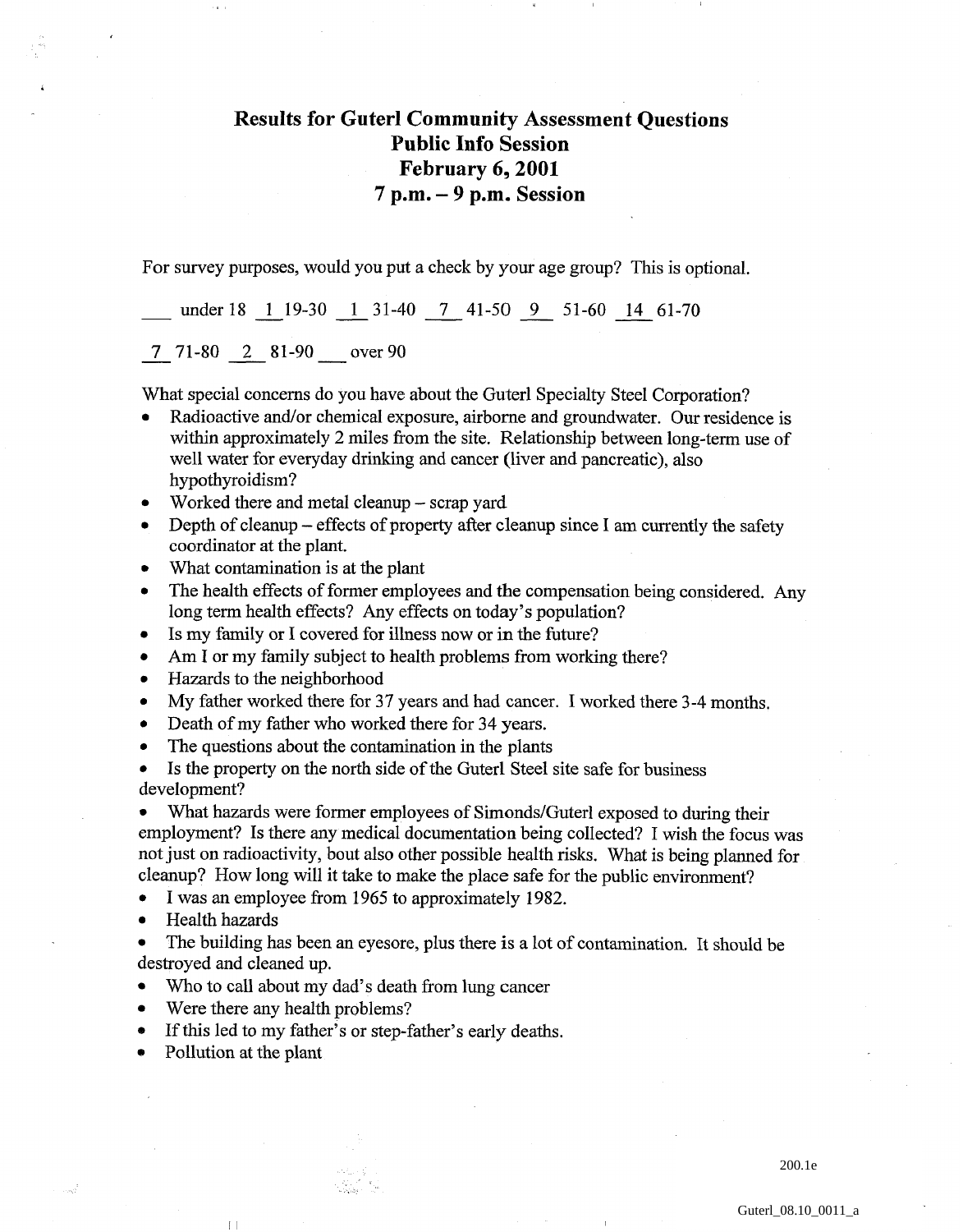What health concerns should I have from working directly next to the contaminated area on Simonds St from 1990- 1994?

- **e** My father worked there in the 1940's.
- What illnesses are there?  $\bullet$

My father worked at Simonds from 1936-1964. He was sick for 16 years after he  $\bullet$ retired.

Contamination and health problems due to radioactive materials and asbestos. I worked with asbestos.

I am a homeowner in an adjoining neighborhood. My concern is health and property  $\bullet$ values.

Health after radiation exposure

If you had a question or concern about the Guterl Specialty Steel Corporation, whom would you contact?

- DEC
- $\bullet$ Any of the departments - I have cards and numbers for all of them
- County Health Dept
- Don't know/Not sure/No idea (7)  $\bullet$
- Union President or Jim Geier former Union President (2)  $\bullet$
- DOE  $\bullet$
- City officials  $\bullet$
- Walter Jaynes know him personally. Retired personnel manager, resides in Lockport during the summer, Old Niagara Rd, Lockport, NY 14094

What individuals/organizations do you consider most credible when it comes to environmental issues in the community?

- Definitely Mary Brennan Taylor Rep from LaFalce's office  $\bullet$
- $DEC(3)$  $\bullet$
- EPA (4)  $\bullet$
- OSHA (2)  $\bullet$
- County Health Dept  $\bullet$
- Not sure/Don't know  $(3)$  $\bullet$
- $USACE(4)$  $\bullet$
- **e** NYSDEC reports on Canal and 18 mile creek contamination (related contaminants)

How does the community receive information about local events and news? Please check the newspapers and television stations you, your friends, and your family read/watch the most.<br>
23 Buffalo News 17 WGRZ-TV (Channel 2)<br>
14 Lockport Retailer 21 WIVB-TV (Channel 4) most. Framer and the vision stations you, your friends, and your family rest.<br>
23 Buffalo News<br>  $\frac{17}{14}$  Lockport Retailer<br>  $\frac{17}{12}$  MUVB-TV (Channel 4)<br>
27 WKBW-TV (Channel 7) 23 Buffalo News<br>
23 Buffalo News<br>  $\frac{17}{12}$  Lockport Retailer<br>  $\frac{17}{21}$  WVB-TV (Channel 4)<br>  $\frac{27}{27}$  WKBW-TV (Channel 7)<br>
8 Niagara Gazette<br>  $\frac{3}{27}$  Lockport Community TV

- 
- 
- $\frac{12}{12}$  Metro Community News<br>  $\frac{8}{30}$  Niagara Gazette<br>  $\frac{27}{30}$  WKBW<br>  $\frac{30}{30}$  Union-Sun & Journal Board<br>
Board
- 
- 
- 

 $\left\lceil \ \right\rceil$ 

- 
- 
- 
- 
- $\begin{array}{ll}\n \frac{17}{14} & \text{WGRZ-TV (Channel 2)} \\
 \frac{17}{21} & \text{WGRZ-TV (Channel 4)} \\
 \frac{12}{21} & \text{WIVB-TV (Channel 4)} \\
 \frac{8}{21} & \text{Ntagara Gazette} \\
 \frac{3}{21} & \text{WKBW-TV (Channel 7)} \\
 \frac{3}{21} & \text{Lockport Community TV} \\
 \frac{3}{21} & \text{Adelpha Cable Community}\n \end{array}$  $\begin{array}{r} \n 11 \overline{\smash{\big)}\ \hline\n 14} \text{Lockport Retailer} \\
 12 \overline{\smash{\big)}\ \hline\n 12} \text{Metro Community News} \\
 \hline\n 8 \overline{\smash{\big)}\ \hline\n 21} \text{WKBW-TV (Channel 4)} \\
 \hline\n 9 \overline{\smash{\big)}\ \hline\n 3} \text{Nagara Gazette} \\
 \hline\n 2 \overline{\smash{\big)}\ \hline\n 4} \text{Lockport Community TV} \\
 \hline\n 30 \text{Union-Sun & Journal} \\
 \hline\n 9 \text{Oard} \\
 \hline\n \end{array}$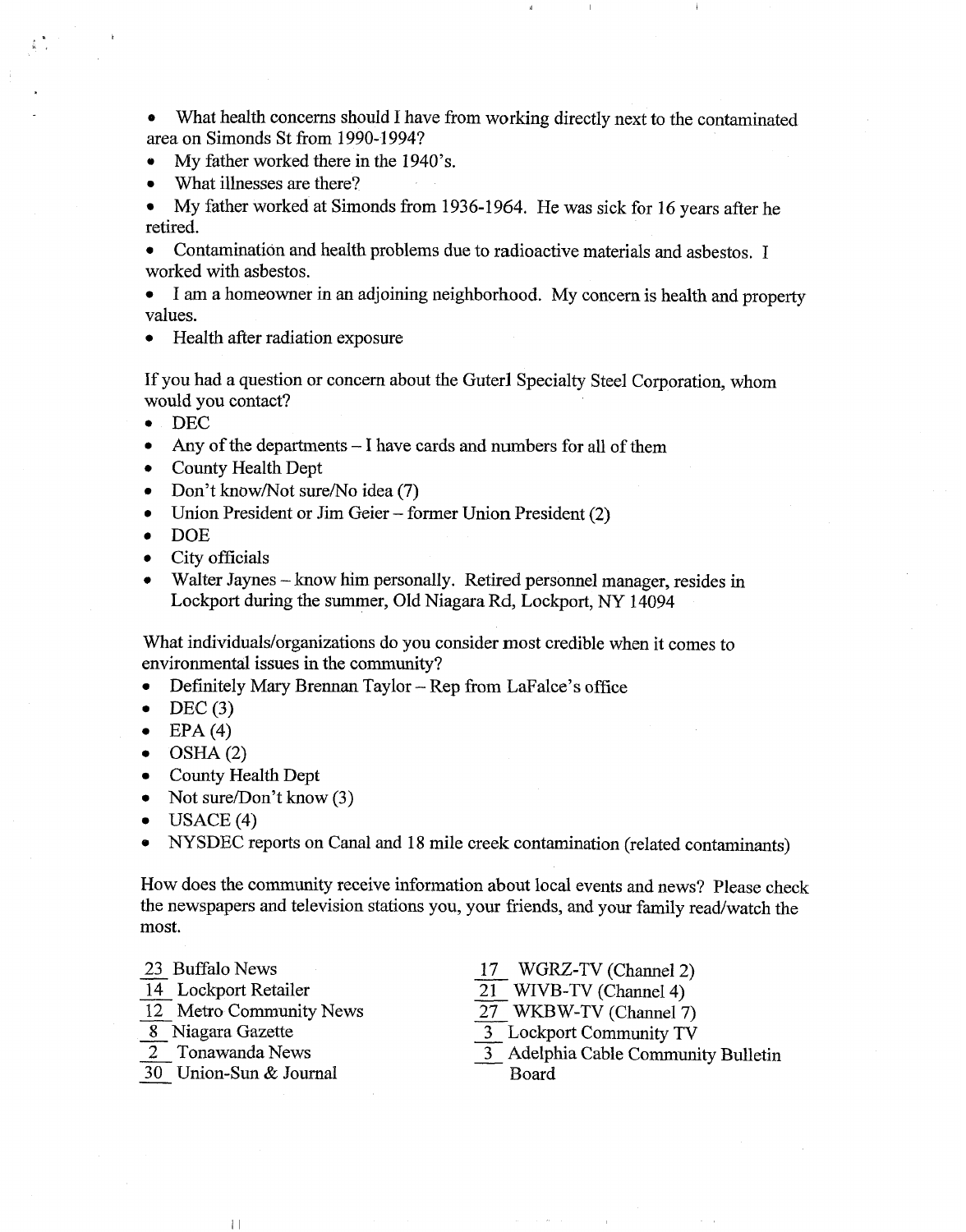Other (please list) WLVL Radio (2), WBEN Radio, Journal Register (Medina)

How would you rate the level of community interest/concern regarding the Guterl Specialty Steel Corporation on a scale of 1 to 10 (1 being very low and 10 being very high)? Please circle a number.

1 2 3 4 S(3) *6(3)* 7(1) S(10) 9(3) lO(17) This depends on how close you live to the site or if you have a relation that previously worked or presently works at the plant

How often would you like to be provided with information regarding Guterl Specialty Steel Corporation? Please check one. How often wo<br>Steel Corporat<br><u>6</u> Monthly<br><u>31</u> Wheneve Frow offer would you like to be provided with inform<br>Steel Corporation? Please check one.<br>
<u>6</u> Monthly<br>
<u>31</u> Whenever new information becomes available<br>
<u>2</u> Bi-monthly

- 
- Steel Corporation<br>  $\frac{6}{31}$  Monthly<br>  $\frac{2}{4}$  Bi-monthly<br>  $\frac{4}{4}$  Quarterly
- $\frac{2}{4}$  Bi-monthly<br>Annually
- 4 Quarterly
- 

How would you like us to keep you informed about progress at Guterl? Please check all that apply. How would you like us to keep you informed abouthat apply.<br>
13 Information sessions  $\frac{5}{37}$  E-mail<br>  $\frac{37}{3}$  Newsletters  $\frac{3}{37}$  Posting

- 
- 

13 Information sessions  $\frac{5}{37}$  E-mail<br>37 Newsletters Other (please specify) Information Sessions, if requested, direct mailings,

newspaper articles, news stories

How did you hear about the information session tonight?

- Letter from USACE (9)  $\bullet$
- Newspaper (18)  $\bullet$
- Radio (4)  $\bullet$
- Lawyer's office (2)  $\bullet$
- TV News  $(3)$  $\bullet$
- Union Sun & Journal (7)  $\bullet$
- Contacted by phone by U.S. Congress  $\bullet$
- 0 Buffalo News **(3)**
- From other employees  $\bullet$
- Web site  $\bullet$
- From a friend  $\bullet$
- Niagara Gazette  $\bullet$
- From a neighbor

Is this location for the information session easy for you to get to?

From a neighbor<br>Is this location for the<br> $\frac{40 \text{ Yes}}{100}$  No

 $\parallel$   $\parallel$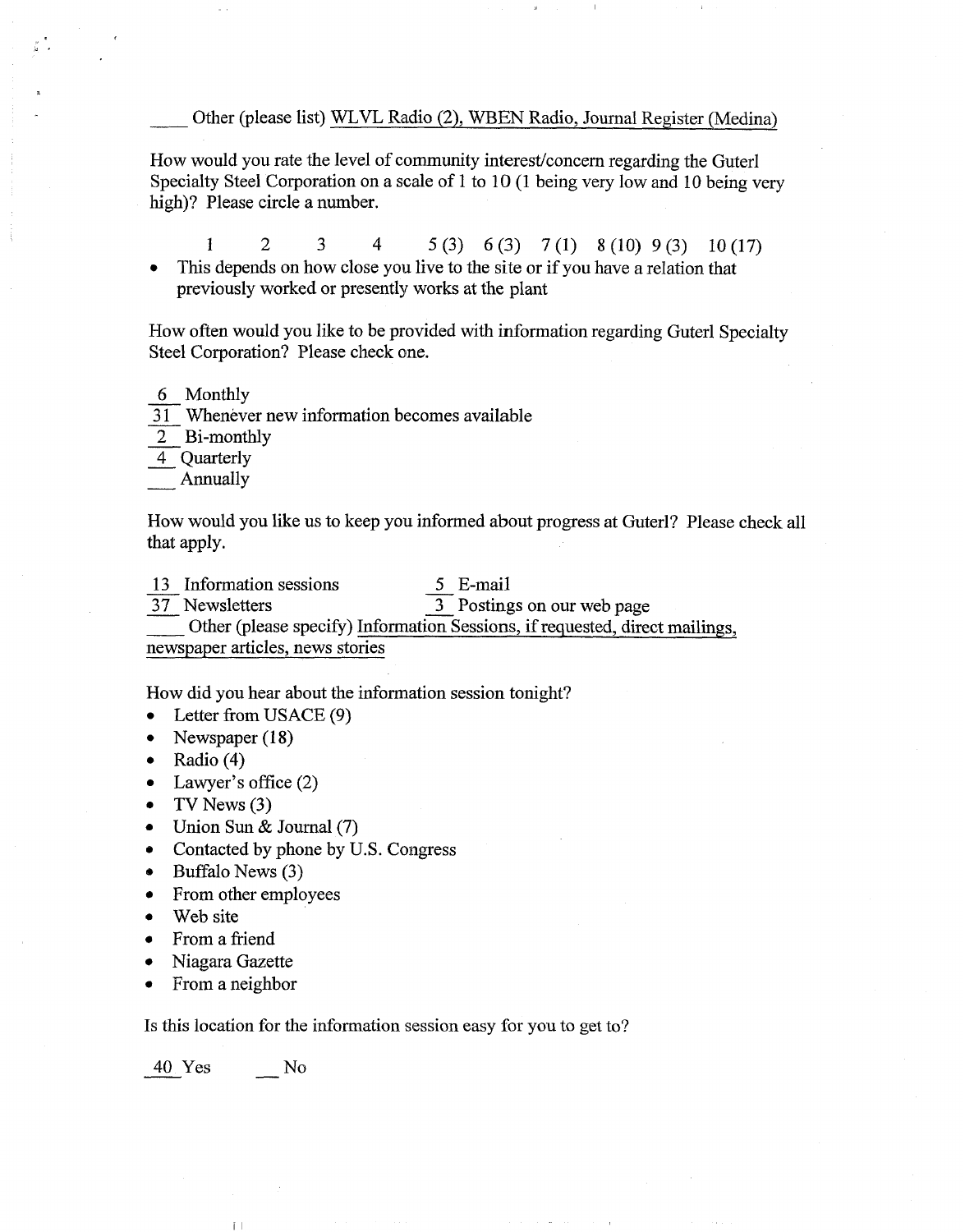Would the Lockport Public Library be a convenient location for us to place the Administrative Record File, which includes information used in the decision-making process for the Guterl Specialty Steel Corporation? Solution Cockport Publishers Cockport<br>38 Solution Cockport Speed Fi<br>38 Yes 1 No

Can you suggest any other locations for the Administrative Record File?

- County and city municipal offices
- City Hall (3)
- Town Hall
- County Seat
- Lee Whedon Memorial Library, West Ave and North, Medina, NY 14103

Additional comments:

- We have looked at workplace exposure during this public meeting. I believe it to be important that off-site environmental contamination also be examined. Of concern to me is the natural well-water contamination in the surrounding area.
- Besides working at the plant since 1961, I am representing my father, who was the foreman on the 16" rolling mill from 1948-1956.
- Not enough info
- I was very grateful for the infomation given and hope the community response was a really good turnout. It's extremely important that information be made available to all past employees and their families. My dad died in June 1999 of lung cancer. There are so many men that have passed away of the same thing; if the area continues to be a health risk, then its needs to be cleaned up as safely and as economically possible.
- Was the 30" or 90" mill included in the place where you are exposed to radiation? I worked there for 24 years on that mill.
- Was the U.S. Government responsible?

 $\lceil \rceil$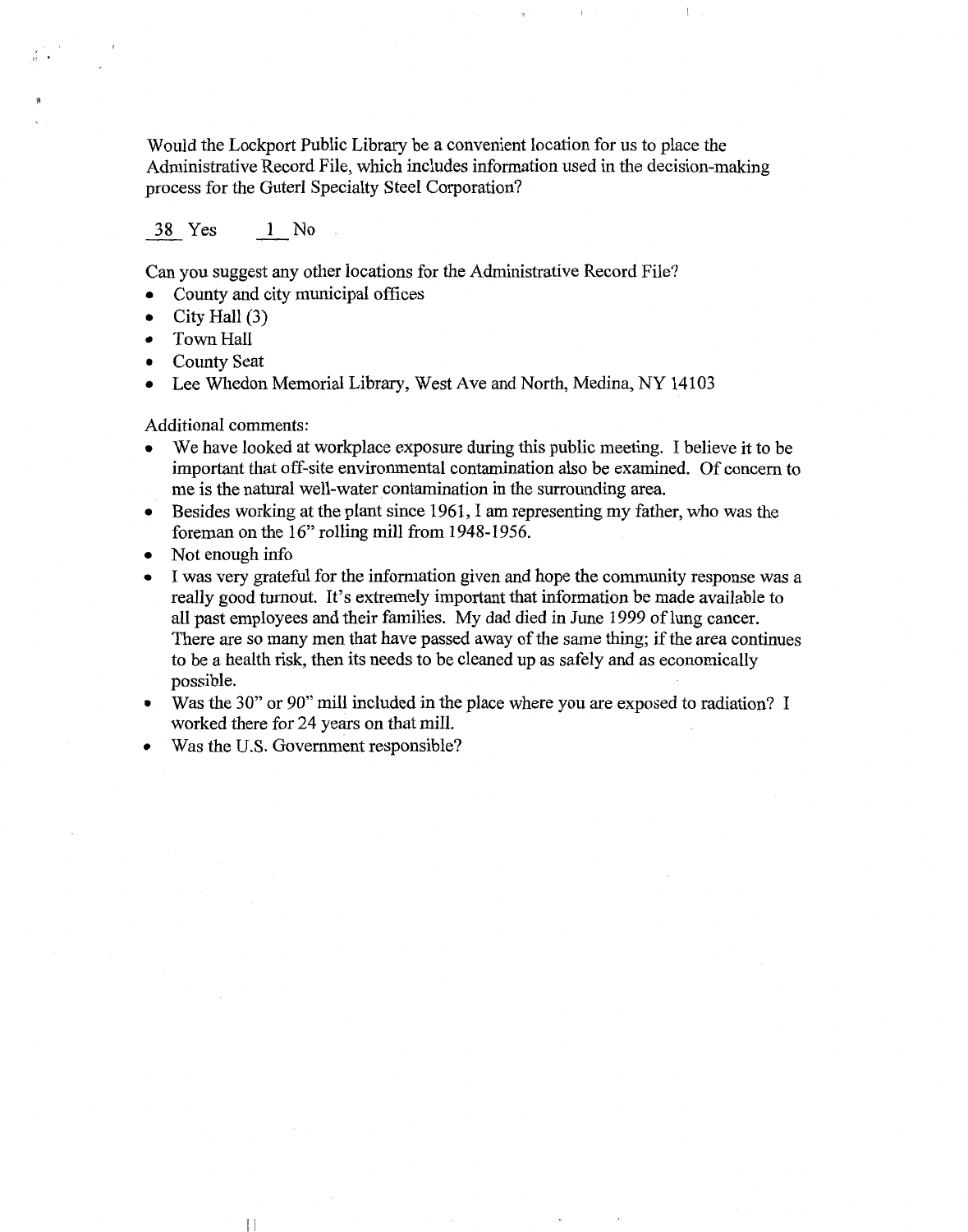## Results for Guterl Community Assessment Questions Public Info Session February 6,2001  $7 p.m. - 9 p.m.$  Session

For survey purposes, would you put a check by your age group? This is optional.

under 18 1 19-30 1 31-40 7 41-50 9 51-60 13 61-70

7 71-80 2 81-90 over 90

What special concerns do you have about the Guterl Specialty Steel Corporation?

- Radioactive and/or chemical exposure, airborne and groundwater. Our residence is within approximately 2 miles from the site. Relationship between long-term use of well water for everyday drinking and cancer (liver and pancreatic), also hypothyroidism?
- Worked there and metal cleanup scrap yard
- Depth of cleanup effects of property after cleanup since I am currently the safety coordinator at the plant.
- What contamination is at the plant
- The health effects of former employees and the compensation being considered. Any long term health effects? Any effects on today's population?
- Is my family or I covered for illness now or in the future?
- Am I or my family subject to health problems from working there?
- Hazards to the neighborhood
- My father worked there for 37 years and had cancer. I worked there 3-4 months.
- Death of my father who worked there for 34 years.
- The questions about the contamination in the plants

Is the property on the north side of the Guterl Steel site safe for business development?

» What hazards were former employees of Simonds/Guterl exposed to during their employment? Is there any medical documentation being collected? I wish the focus was not just on radioactivity, bout also other possible health risks. What is being planned for cleanup? How long will it take to make the place safe for the public environment?

- « I was an employee from 1965 to approximately 1982.
- » Health hazards
- » The building has been an eyesore, plus there is a lot of contamination. It should be destroyed and cleaned up.
- Who to call about my dad's death from lung cancer
- Were there any health problems?
- If this led to my father's or step-father's early deaths.
- Pollution at the plant

 $\uparrow$  )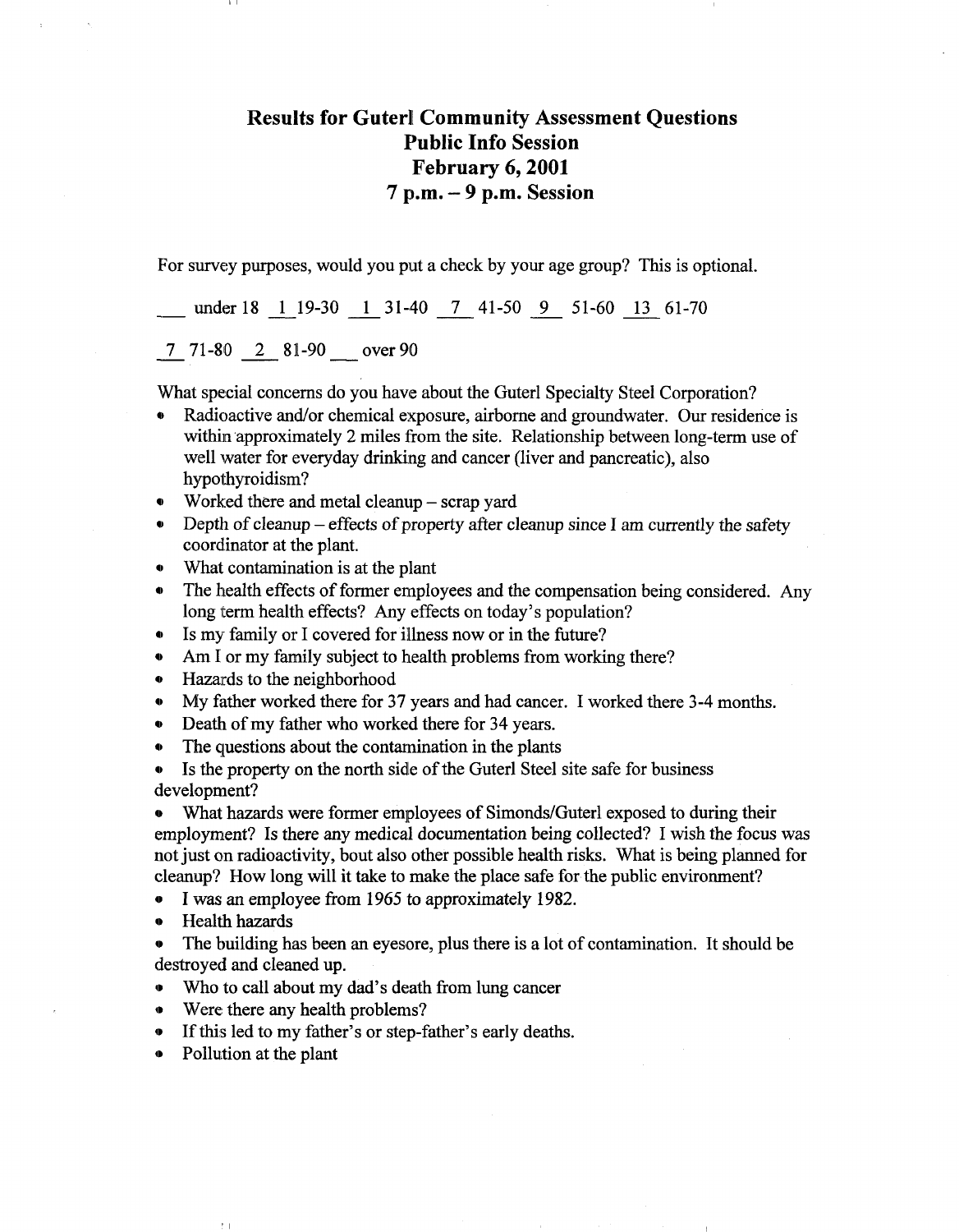• What health concerns should I have from working directly next to the contaminated area on Simonds St from 1990-1994?

- My father worked there in the 1940's.
- What illnesses are there?

• My father worked at Simonds from 1936-1964. He was sick for 16 years after he retired.

• Contamination and health problems due to radioactive materials and asbestos. I worked with asbestos.

• I am a homeowner in an adjoining neighborhood. My concern is health and property values.

If you had a question or concern about the Guterl Specialty Steel Corporation, whom would you contact?

- DEC
- Any of the departments I have cards and numbers for all of them
- County Health Dept
- Don't know/Not sure/No idea (6)
- Union President or Jim Geier former Union President (2)
- DOE
- City officials
- Walter Jaynes know him personally. Retired personnel manager, resides in Lockport during the summer, Old Niagara Rd, Lockport, NY 14094

What individuals/organizations do you consider most credible when it comes to environmental issues in the community?

- Definitely Mary Brennan Taylor Rep from LaFalce's office
- $\bullet$  DEC (3)
- $\bullet$  EPA (4)
- $\bullet$  OSHA(2)
- County Health Dept
- Not sure/Don't know (2)
- USAGE (4)

 $\ell$  .

• NYSDEC reports on Canal and 18 mile creek contamination (related contaminants)

How does the community receive information about local events and news? Please check the newspapers and television stations you, your friends, and your family read/watch the most.

| 23 Buffalo News                                | 16 WGRZ-TV (Channel 2)              |
|------------------------------------------------|-------------------------------------|
| 14 Lockport Retailer                           | 20 WIVB-TV (Channel 4)              |
| 12 Metro Community News                        | 26 WKBW-TV (Channel 7)              |
| 8 Niagara Gazette                              | 3 Lockport Community TV             |
| 2 Tonawanda News                               | 3 Adelphia Cable Community Bulletin |
| 30 Union-Sun & Journal                         | Board                               |
| Other (please list) WLVL Radio (2), WBEN Radio |                                     |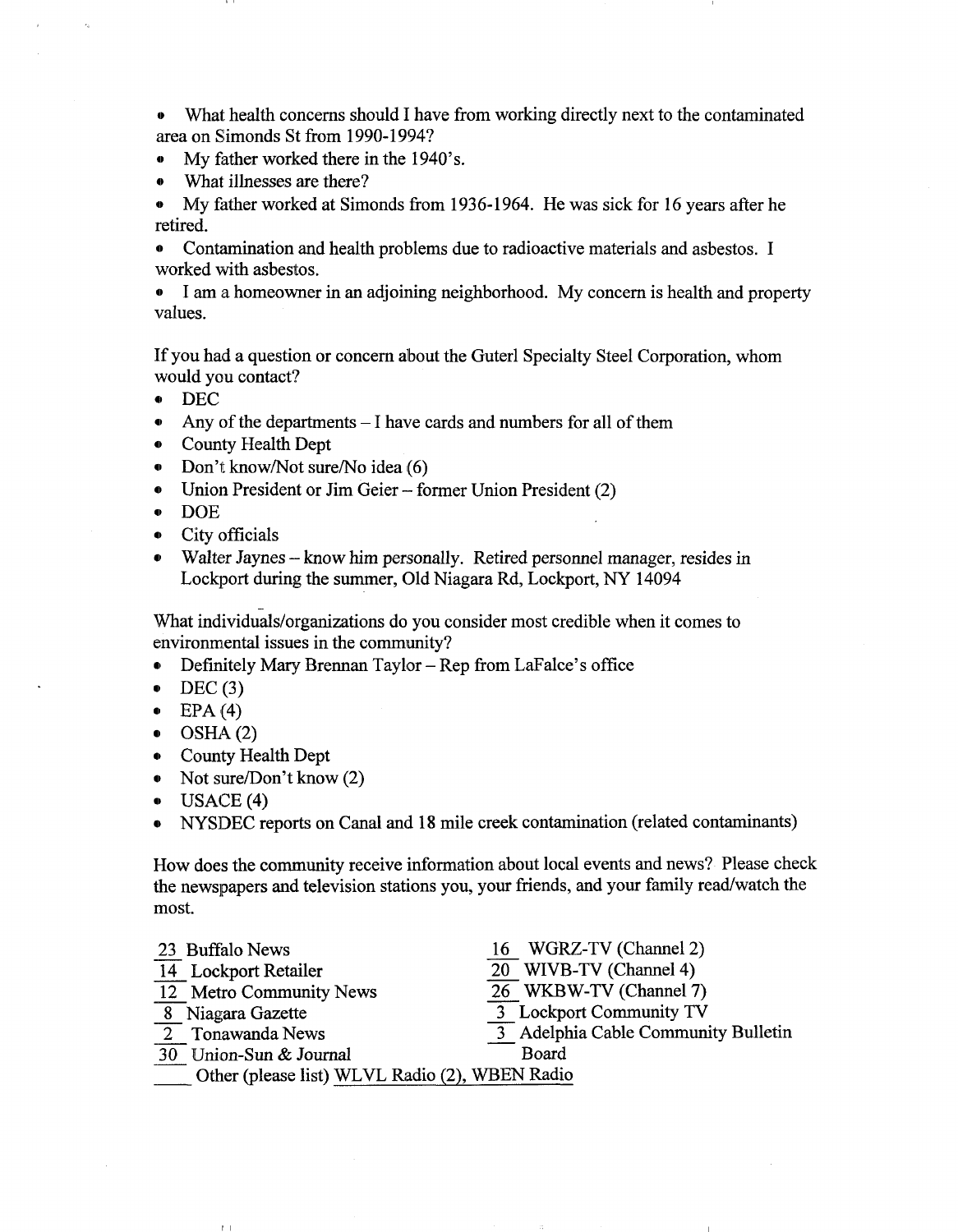How would you rate the level of community interest/concern regarding the Guterl Specialty Steel Corporation on a scale of 1 to 10 (1 being very low and 10 being very high)? Please circle a number.

1 2 3 4 5(3) 6(3) 7(1) 8(10) 9(3) 10(16) • This depends on how close you live to the site or if you have a relation that previously worked or presently works at the plant

How often would you like to be provided with information regarding Guterl Specialty Steel Corporation? Please check one.

6 Monthly

30 Whenever new information becomes available

2 Bi-monthly

4 Quarterly

Annually

How would you like us to keep you informed about progress at Guterl? Please check all that apply.

13 Information sessions 5 E-mail 36 Newsletters 3 Postings on our web page Other (please specify) Information Sessions, if requested, direct mailings, newspaper articles, news stories

How did you hear about the information session tonight?

- Letter from USACE (9)
- Newspaper (18)
- Radio (4)
- Lawyer's office (2)
- TV News  $(3)$
- Union Sun & Journal (7)
- Contacted by phone by U.S. Congress
- Buffalo News (3)
- From other employees
- Web site
- From a friend
- Niagara Gazette

Is this location for the information session easy for you to get to?

39 Yes No

 $\mathbb{L}$